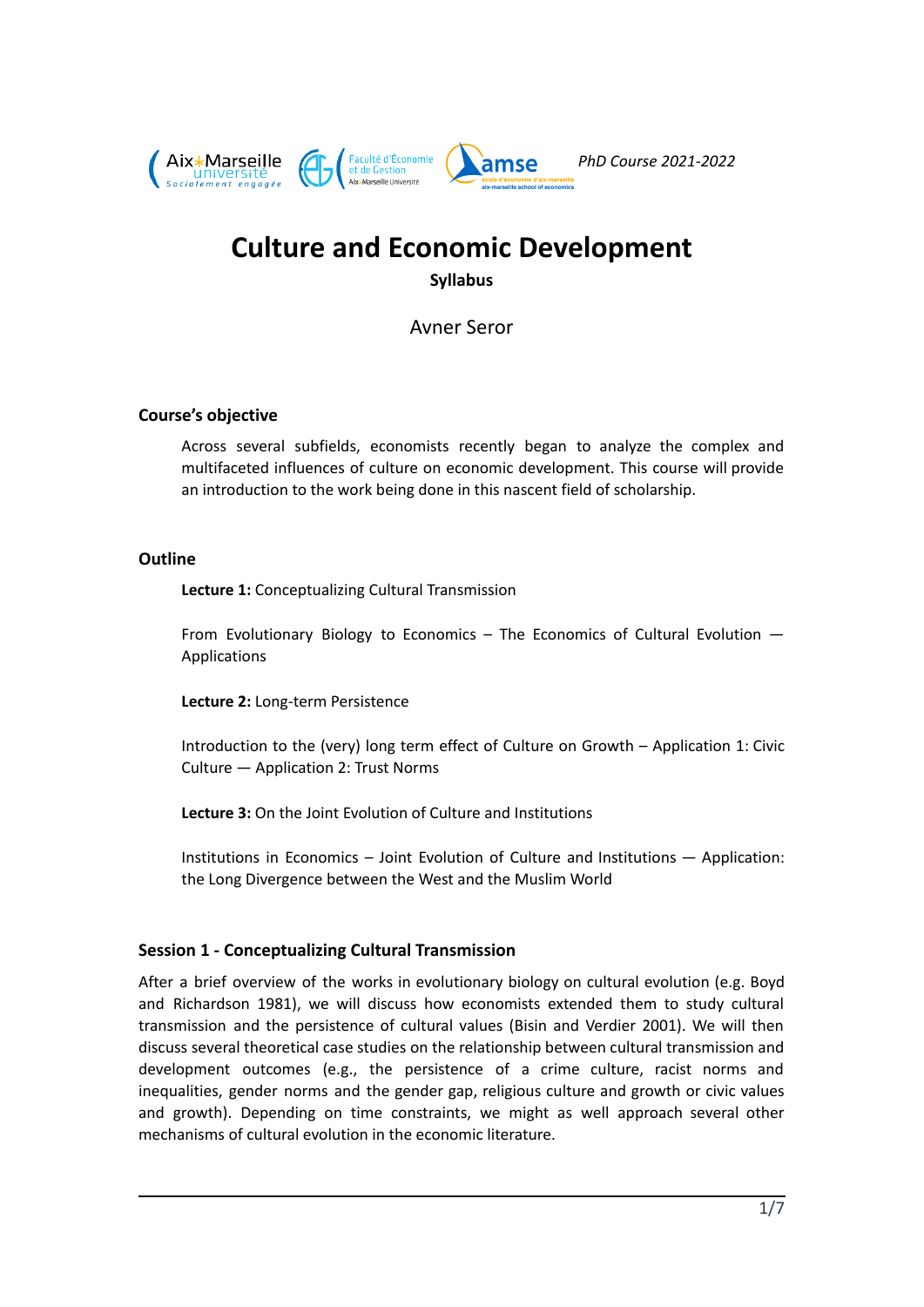

## **Sessions 2 - Long-term Persistence: a growing field of research**

In this session, we will turn to the empirical literature and give an overview of the literature on the long-term persistence of cultural values and how it is affecting development outcomes over the long (or very long) run. We will try to both study the "seminal" works in this nascent field and give some intuitions of the existing empirical designs and empirical challenges. We might start with Guiso et al. 2016 on the long-term persistence of the civic culture acquired in Italian free cities and how it is affecting contemporary development outcomes in Italy. We will then describe several other key studies in this field of research (reviewed by Giuliano and Nunn 2021), e.g., Algan and Cahuc 2011 on trust norms and growth or Nunn and Wantchekon 2011 on the culture of trust in Africa.

## **Session 3 - On the Joint Evolution of Culture and Institutions**

In this last session, we will approach one of the main limitations of the subfields studied in our two first sessions - that culture evolves in tandem with institutions. By focussing on the long-term persistence of cultural values, we do not capture several important mechanisms through which culture transforms society and affects development outcomes. First, we will start by briefly introducing how institutions have been conceptualized in the economic literature, starting from the seminal works of North 1990 and Greif 2006. We will then describe how trust and economic exchange can be sustained through formal institutions, as first formalized by Greif 1993. We will then turn to more recent approaches that study the joint evolution of institutions and culture, e.g. Bisin and Verdier 2017 & Acemoglu and Robinson 2019, and how it has been applied to study the long-term development trajectory of societies. We will in particular study the case of the ``Long Divergence'' between the West and the Muslim World in terms of development (Kuran 2012) and how this might be explained by the joint evolution of culture and institutions (Bisin et al. 2021).

## **Grading:**

Based on their reading of the articles in the topic of your choosing (see below), you will have to complete the following assignments. You can complete the assignment alone or by pairs:

Write a detailed research idea based on your reading of the five articles in the topic of your choosing listed below (at least 2 pages, can be a lot more).

- a. If you choose an empirical idea, it is expected of you to suggest *a feasible empirical strategy* given data availability, to discuss the empirical issues involved in your idea and to suggest several directions on how to address them.
- b. If you choose a theoretical idea, it is expected of you to write a simple model that illustrates the main moving parts of your idea.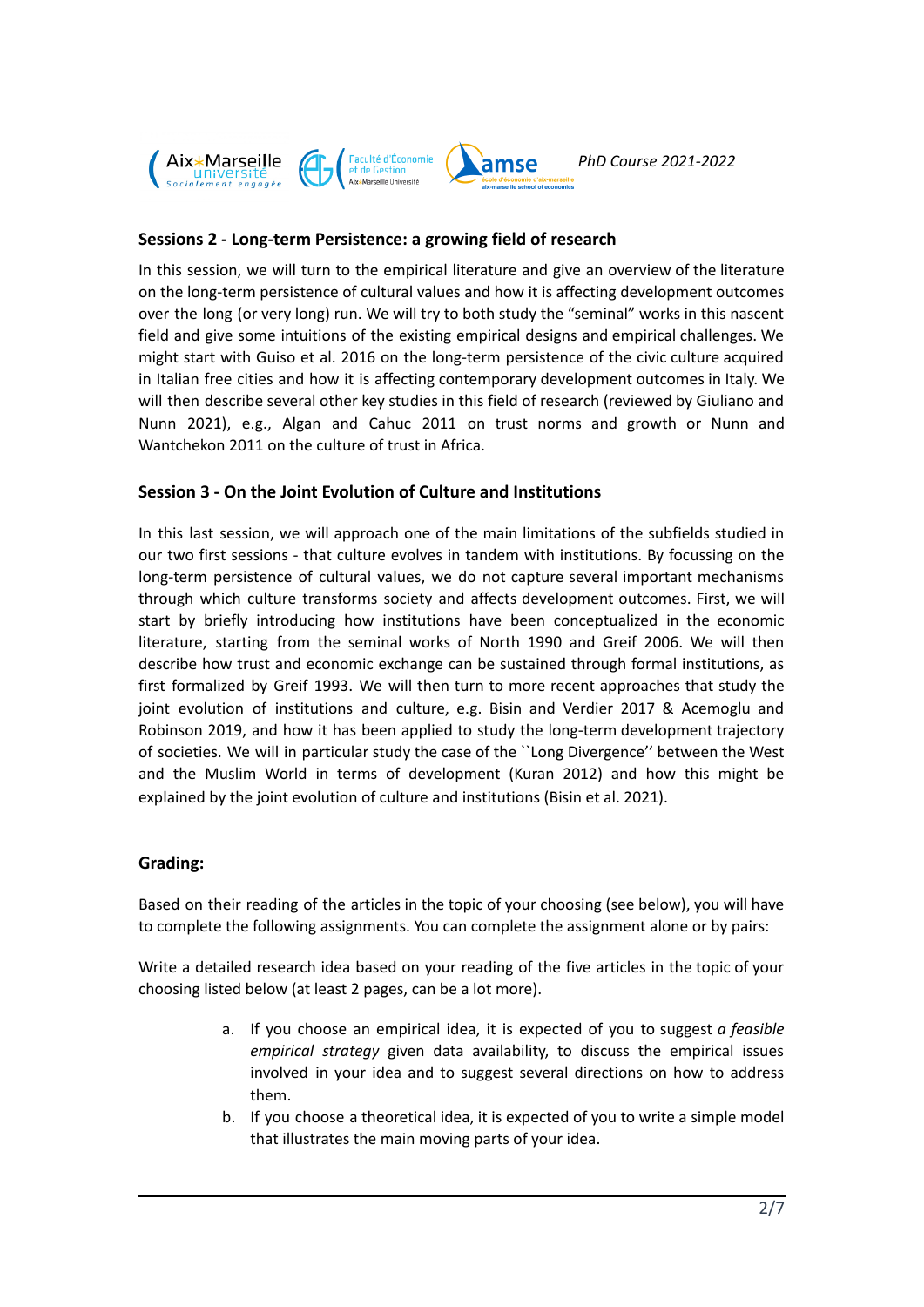

# **Preliminary references. Stars indicate compulsory readings.**

## *Lecture 1:*

Alesina, Alberto, and Paola Giuliano. 2015. "Culture and Institutions." Journal of Economic Literature, 53 (4): 898-944.\*\*

Bisin, Alberto and Verdier, Thierry, 2011, Chapter 9 - The Economics of Cultural Transmission and Socialization, Handbook of Social [Economics](https://www.sciencedirect.com/science/journal/15706435) [Volume](https://www.sciencedirect.com/science/journal/15706435/1/supp/C) 1, 2011, Pages 339-416 \*\*

Bisin and Verdier (2001), The Economics of Cultural Transmission and the Dynamics of Preferences, JET

Bisin, Alberto, Patacchini, Eleonora, Verdier, Thierry and Zenou, Yves, (2011), [Formation](https://econpapers.repec.org/RePEc:eee:eecrev:v:55:y:2011:i:8:p:1046-1071) and persistence of [oppositional](https://econpapers.repec.org/RePEc:eee:eecrev:v:55:y:2011:i:8:p:1046-1071) identities, European Economic Review, 55, issue 8, p. 1046-1071.

Bowles, Gintis, 2013, A Cooperative Species: Human Reciprocity and Its Evolution

Boyd, Robert, and Peter Richerson (1985): Culture and the Evolutionary Process, Chicago, IL, University of Chicago Press

Boyd, R., Richerson, P.J. Cultural transmission and the evolution of cooperative behavior. Hum Ecol 10, 325–351 (1982).

GREIF, A. and TADELIS, S. (2010), "A Theory of Moral Persistence: Crypto-Morality and Political Legitimacy", Journal of Comparative Economics, 38, 229–244.

Güth, Werner, and Hartmut Kliemt. "THE INDIRECT EVOLUTIONARY APPROACH:: BRIDGING THE GAP BETWEEN RATIONALITY AND ADAPTATION." Rationality and Society 10, no. 3 (August 1998): 377–99.

Hauk, Esther and Saez-Marti, Maria, (2002), On the Cultural Transmission of Corruption, Journal of Economic Theory, 107, issue 2, p. 311-335,

Tabellini, G. (2008). The Scope of Cooperation: Values and Incentives. The Quarterly Journal of Economics, 123(3), 905-950.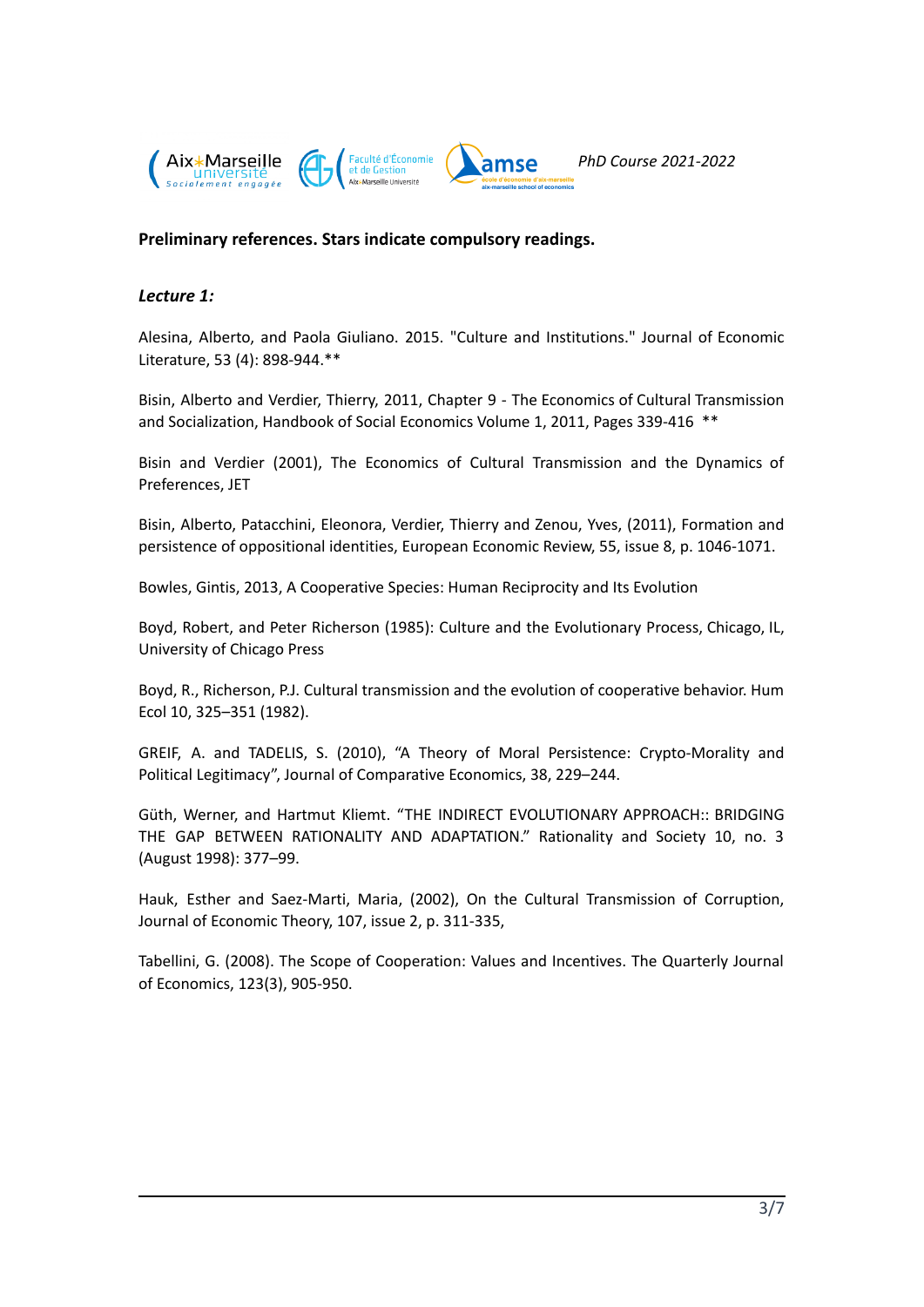

## *Lecture 2:*

Giuliano P, Nunn N. [Understanding](https://scholar.harvard.edu/nunn/publications/understanding-cultural-persistence-and-change) Cultural Persistence and Change. Review of Economic Studies. 2021; 88 (4) : 1541-1581. \*\*

Alberto Alesina, Paola Giuliano, Nathan Nunn, On the Origins of Gender Roles: Women and the Plough , The Quarterly Journal of Economics, Volume 128, Issue 2, May 2013, Pages 469–530 \*\*

Algan, Yann, and Pierre Cahuc. (2010). "Inherited Trust and Growth." American Economic Review, 100 (5): 2060-92.

BUGGLE, J. and DURANTE, R. (2016), "Climate Risk, Cooperation and the Co-Evolution of Culture and Institutions", 2016 (Mimeo, Science Po).

FERNANDEZ, R. (2007), "Women, Work and Culture", Journal of the European Economic Association, 5, 305–332.

Fernandez R. AND FOGLI, A. (2009), "Culture: An Empirical Investigation of Beliefs, Work, and Fertility", American Economic Journal: Macroeconomics, 1, 146–177

Nico Voigtländer, Hans-Joachim Voth, Persecution Perpetuated: The Medieval Origins of Anti-Semitic Violence in Nazi Germany\*, The Quarterly Journal of Economics, Volume 127, Issue 3, August 2012, Pages 1339–1392,

Guiso, Luigi & Sapienza, Paola & Zingales, Luigi. (2016). Long-term persistence. Journal of the European Economic Association.

Nunn N, Wantchekon L. (2011) The Slave Trade and the Origins of Mistrust in Africa. American Economic Review; 101 (7) : 3221-3252.

Tabellini, G. (2010). CULTURE AND INSTITUTIONS: ECONOMIC DEVELOPMENT IN THE REGIONS OF EUROPE. Journal of the European Economic Association, 8(4), 677-716.

FRANCOIS, P. and ZABOJNIK, J. (2005), "Trust, Social Capital, and Economic Development", Journal of the European Economic Association, 3, 51–94

Felipe Valencia Caicedo, The Mission: Human Capital Transmission, Economic Persistence, and Culture in South America, The Quarterly Journal of Economics, Volume 134, Issue 1, February 2019, Pages 507–556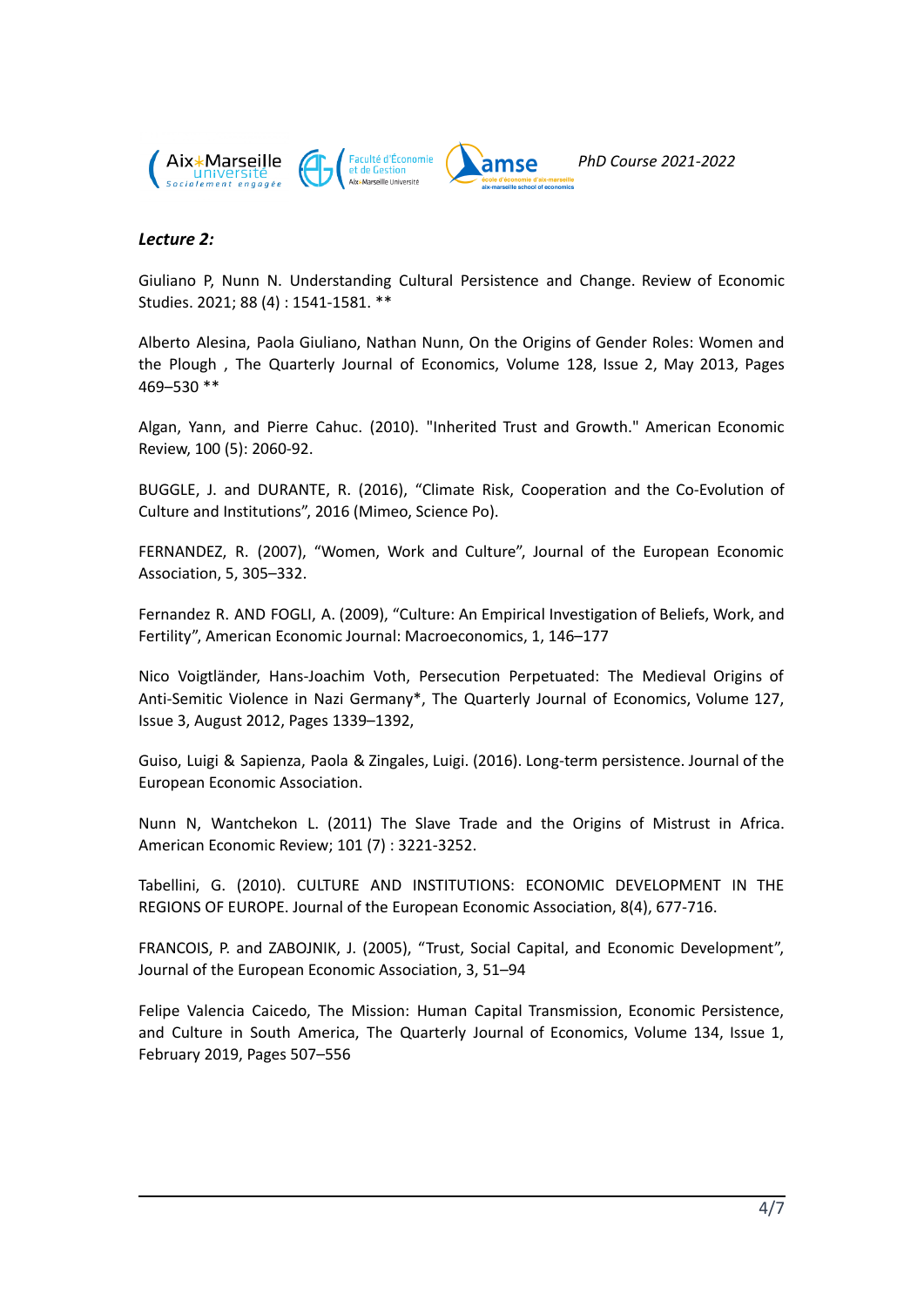

#### *Lecture 3:*

North, D. C. (1990). Institutions, Institutional Change and Economic Performance. Cambridge: Cambridge University Press \*\*

Samuel Bowles, Endogenous Preferences: The Cultural [Consequences](http://tuvalu.santafe.edu/~bowles/1998JEL.pdf) of Markets and Other Economic [Institutions](http://tuvalu.santafe.edu/~bowles/1998JEL.pdf). Journal of Economic Literature 36 (1998): 75-111.\*\*

Acemoglu, Daron and Robinson, James (2019), The Narrow Corridor. States, Societies, and the Fate of Liberty, Penguin Publishers, New York. 576 pages

Bisin, Alberto and Rubin, Jared and Seror, Avner and Verdier, Thierry, Culture, Institutions & the Long Divergence (2021). CESifo Working Paper No. 8900, Available at SSRN: https://ssrn.com/abstract=3791869

Greif, Avner (1993). "Contract Enforceability and Economic Institutions in Early Trade: The Maghribi Traders' Coalition." The American Economic Review, vol. 83, no. 3, 1993, pp. 525–548.

Greif, Avner (2006), Institutions and the Path to the Modern Economy. Lessons from Medieval Trade , Cambridge, Cambridge UP

Kuran, Timur (2010) The Long Divergence. How Islamic Law Held Back the Middle East, Princeton University Press

Sara Lowes & Nathan Nunn & James A. Robinson & Jonathan L. Weigel, 2017. "The [Evolution](https://ideas.repec.org/a/wly/emetrp/v85y2017ip1065-1091.html) of Culture and [Institutions:](https://ideas.repec.org/a/wly/emetrp/v85y2017ip1065-1091.html) Evidence From the Kuba Kingdom," [Econometrica,](https://ideas.repec.org/s/wly/emetrp.html) Econometric Society, vol. 85, pages 1065-1091, July.

#### **Topics for the assignment:**

#### *Topic 1: Trust*

Algan, Yann, and Pierre Cahuc, "Inherited Trust and Growth," American Economic Review, Vol. 100, No. 5 (2010), pp: 2060-92.

Nunn N, Wantchekon L. (2011) The Slave Trade and the Origins of Mistrust in Africa. American Economic Review; 101 (7) : 3221-3252.

Tabellini, G. (2008). The Scope of Cooperation: Values and Incentives. The Quarterly Journal of Economics, 123(3), 905-950.

Greif, Avner (1993). "Contract Enforceability and Economic Institutions in Early Trade: The Maghribi Traders' Coalition." The American Economic Review, vol. 83, no. 3, 1993, pp. 525–548.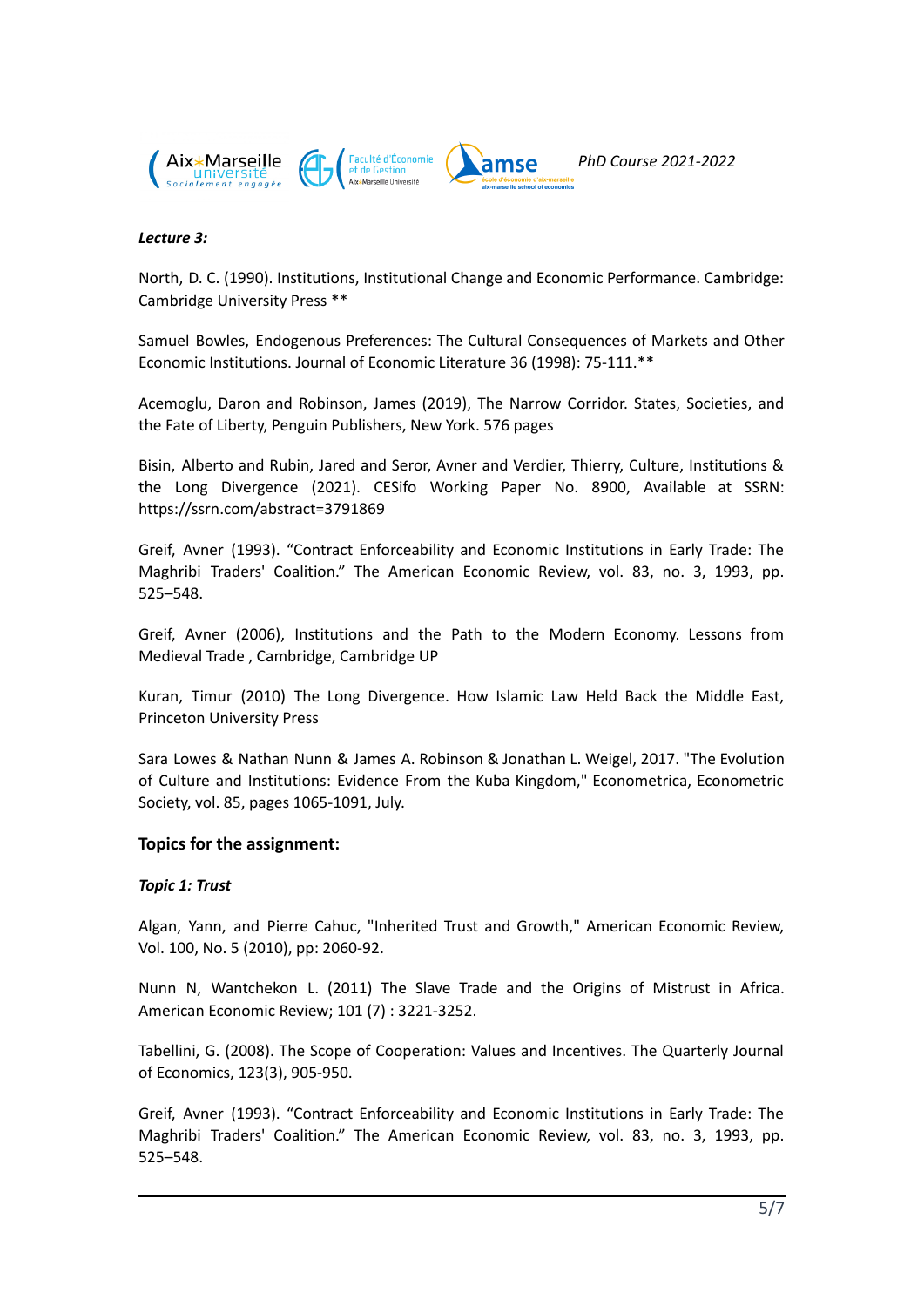

## *Topic 2: Crime and Corruption*

Daron Acemoglu, Matthew O. Jackson, Social Norms and the Enforcement of Laws, Journal of the European Economic Association, Volume 15, Issue 2, April 2017, Pages 245–295,

Bezin, E., Verdier, T. and Y. Zenou (2021), "Crime, Broken Families, and [Punishment](https://www.dropbox.com/s/1vf2sevwjonuzu2/MAIN_crimesocialization_25_03_2021.pdf?dl=0)." [Appendix.](https://www.dropbox.com/s/48wciwag3jc9tdr/ONLINE%20APPENDIX_crimesocialization_25_03_2021.pdf?dl=0) American Economic Journal: Microeconomics, forthcoming.

Fisman, Raymond, and Edward Miguel. "Corruption, Norms, and Legal Enforcement: Evidence from Diplomatic Parking Tickets." Journal of Political Economy, vol. 115, no. 6, 2007, pp. 1020–1048.

Abeler, Johannes & Nosenzo, Daniele & Raymond, Collin. (2019). Preferences for Truth-Telling. Econometrica

#### *Topic 3: Culture and Institutions*

Alberto Bisin & Thierry Verdier, 2017. "On the Joint Evolution of Culture and [Institutions](https://ideas.repec.org/p/hka/wpaper/2017-039.html)," [Working](https://ideas.repec.org/s/hka/wpaper.html) Papers 2017-039, Human Capital and Economic Opportunity Working Group.

Bisin, Alberto and Rubin, Jared and Seror, Avner and Verdier, Thierry, Culture, Institutions & the Long Divergence (2021).

Sara Lowes & Nathan Nunn & James A. Robinson & Jonathan L. Weigel, 2017. "The [Evolution](https://ideas.repec.org/a/wly/emetrp/v85y2017ip1065-1091.html) of Culture and [Institutions:](https://ideas.repec.org/a/wly/emetrp/v85y2017ip1065-1091.html) Evidence From the Kuba Kingdom," [Econometrica,](https://ideas.repec.org/s/wly/emetrp.html) Econometric Society, vol. 85, pages 1065-1091, July.

Persson, Torsten & Tabellini, Guido, 2020. "Culture, [Institutions](https://ideas.repec.org/p/cpr/ceprdp/15233.html) and Policy," CEPR [Discussion](https://ideas.repec.org/s/cpr/ceprdp.html) [Papers](https://ideas.repec.org/s/cpr/ceprdp.html) 15233, C.E.P.R. Discussion Papers.

#### *Topic 4: Cultural Leaders*

Eric Chaney, 2013. "Revolt on the Nile: [Economic](https://ideas.repec.org/a/ecm/emetrp/v81y2013i5p2033-2053.html) Shocks, Religion, and Political Power," [Econometrica,](https://ideas.repec.org/s/ecm/emetrp.html) Econometric Society, vol. 81(5), pages 2033-2053, September.

Jones, Benjamin & Olken, BA. (2005). Do leaders matter? National leadership and growth since World War II. Quarterly Journal of Economics. 120. 835-864. 10.1093/qje/120.3.835.

Sultan Mehmood & Avner Seror, 2021. ["Religious](https://ideas.repec.org/p/abo/neswpt/w0280.html) Leaders and Rule Of Law," [Working](https://ideas.repec.org/s/abo/neswpt.html) Papers w0280, New Economic School (NES).

Prummer, Anja & Siedlarek, Jan-Peter. (2017). Community leaders and the preservation of cultural traits. Journal of Economic Theory. 168.